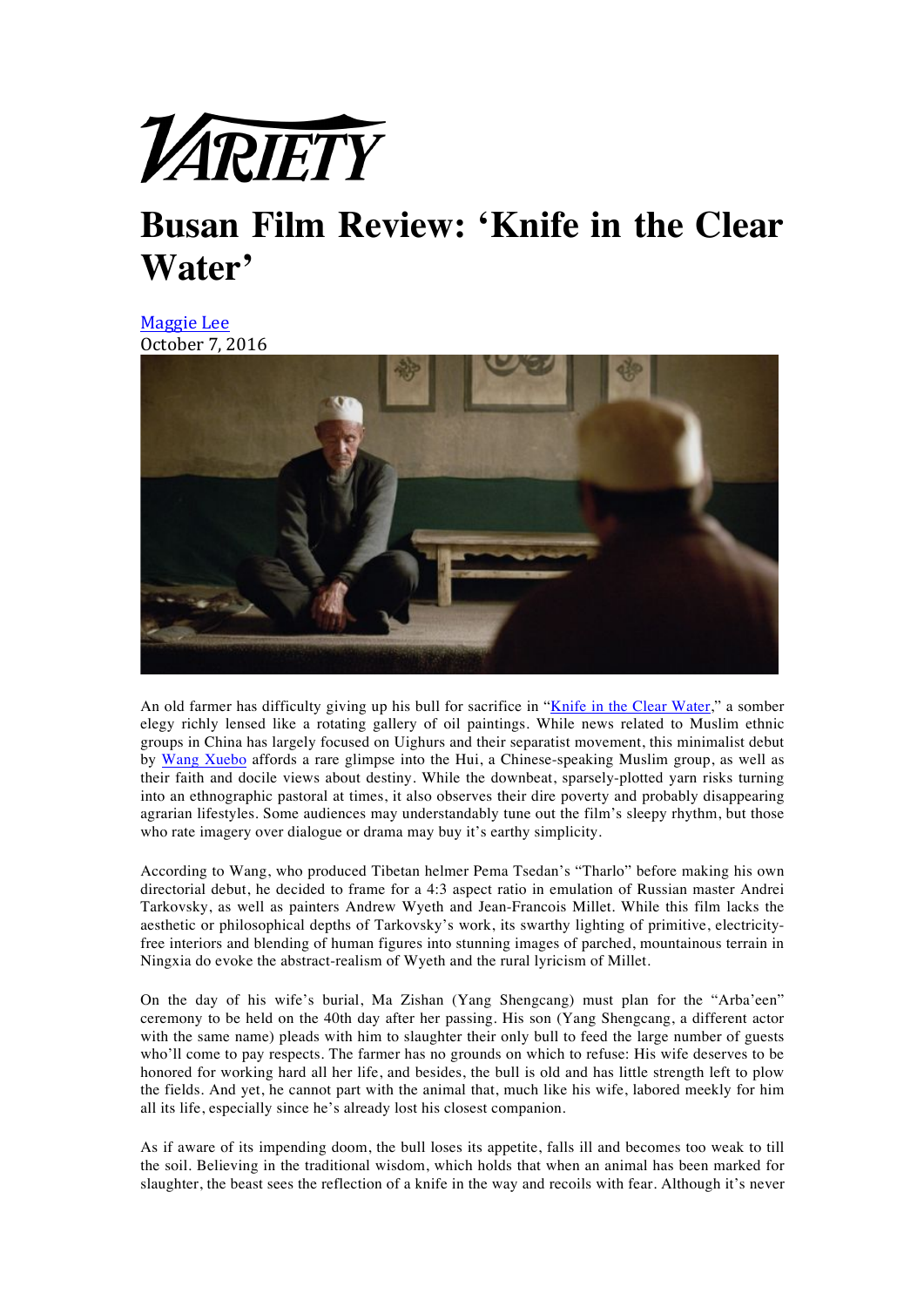spelled out, the protagonist secretly sees the bull as a kindred spirit  $-$  a domesticated slave, passively getting on in years, its lonely, inconsequential death looming not so far off. A calm, softspoken man and a patient listener, he nonetheless carries an air of dejection around him.

Not a lot happens in the 90 or so minutes leading up to the ceremony, but seeing Ma and his neighbors struggle to till the fallow soil underlines the inhospitable nature of their environs. Ma's only livestock other than the bull is a lone little lamb. The screenplay by Wang, Shi Shuqing, Ma Jinlian, and Ma Yue is built around the small handful of people in Ma's orbit, all of whom are also dirt poor. A scene in which Ma visits his niece to return a piddly sum his wife borrowed is subtly wrenching. Ma wishes his son could return from the town to help him farm, but predictably, he says it's easier to find jobs in town to feed the young mouths at home, suggesting the age-old community is already on its way to dissolution.

The helmer eyes their lot with perceptive detachment, avoiding a strident voice of social protest or melodramatic lament. He also captures the peace and piety of the community during worship. Ma's meeting with the Imam transcends his guilt toward the bull, turning the consultation into a lesson on how to accept one's role in God's chain of being. A silent scene in which Ma reads the Quran under a frail, swaying oil lamp the night before the 40-day ritual evokes a kind of spiritual rhapsody.

The senior Yang's wrinkled face appears to be a depository of a lifetime of back-breaking labor and other untold turmoil. The final shots take one's breath away, transporting audiences into a symbolic realm where the old man's inner landscape mirrors the barren, snow-blanketed exterior, inviting viewers to wonder whether he is at peace or has his heart frozen after losing everything.

http://variety.com/2016/film/reviews/knife-in-the-clear-water-review-1201877453/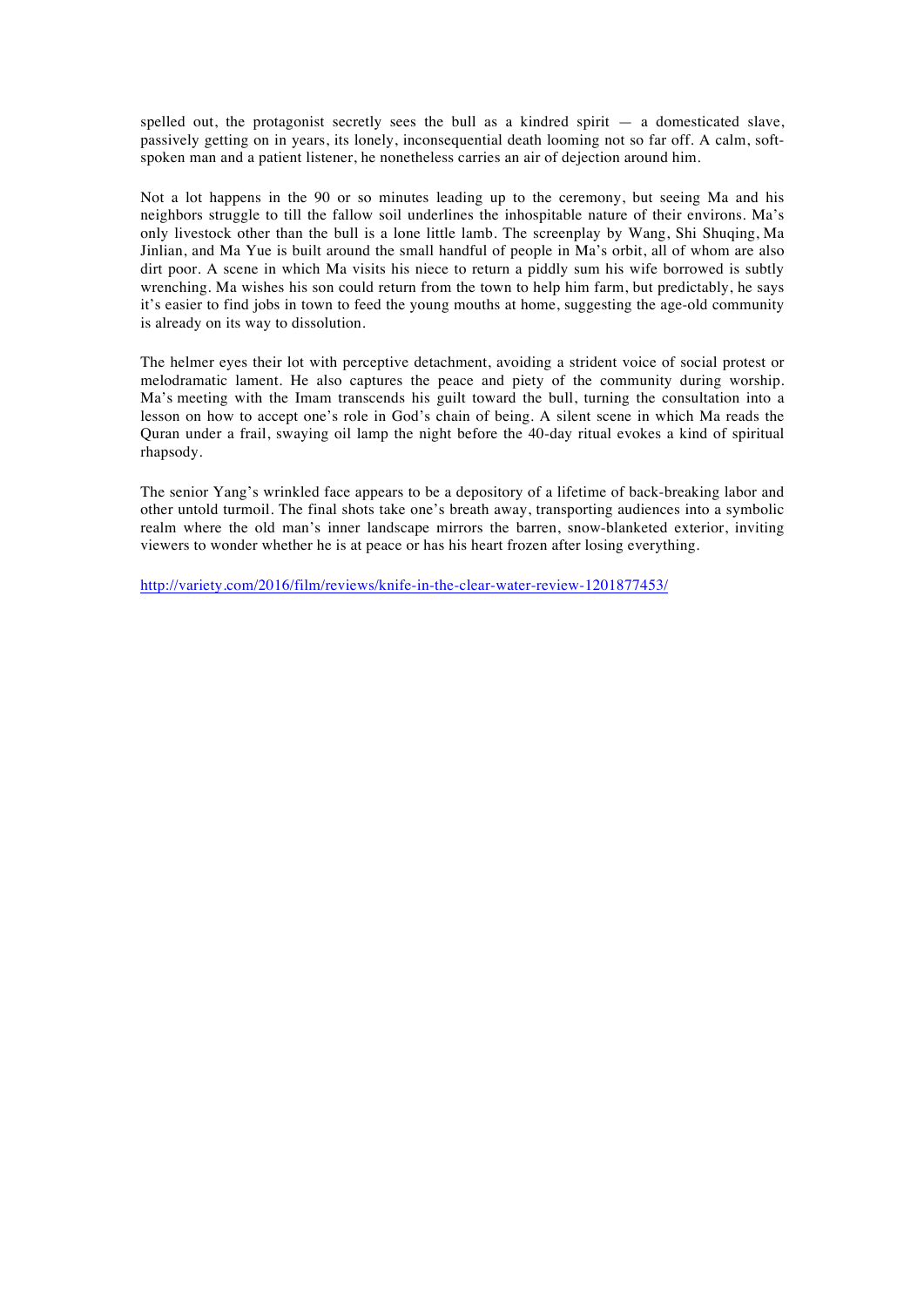

## **'Knife in the Clear Water' ('Qingshui Li De Daozi'): Film Review | Busan 2016**

3:52 AM PDT 10/10/2016 by Clarence Tsui



## **Chinese producer-turned-director Wang Xuebo's feature debut revolves around a man's struggle to keep his beloved bull from being used as sacrifice for his dead wife's funeral rites.**

Boasting melancholic visions of western China and remarkably evocative performances from an entirely non-professional cast, *Knife in the Clear Water* is an incredibly heartfelt and beautifully tragic portrayal of a patriarch's unspoken bond with his bull.

Having landed in Busan's New Currents section, first-time director Wang Xuebo – whose previous credits include producing Pema Tseden's acclaimed *Tharlo* - is perhaps now ready to switch over to the director's chair full-time. Counting Pema Tseden as well as Hong Kong helmer Derek Yee and Chinese director Zhang Meng as executive producers, *Knife in the Clear Water* will definitely cut its way through the festival circuit. Its next stop is in the Vancouver festival's Young Cinema competition.

Wang's audacious vision is apparent from the very start, as the film unspools in the boxed-in 4:3 ratio. Defying the more common practice of screening windswept rural landscapes in the widest proportions possible, Wang is perhaps making a statement that *Knife* is no mere exploitation of exotic geographical and cultural vistas. Based on Shi Shuqing's novel, this film is first and foremost a portrait of a man and